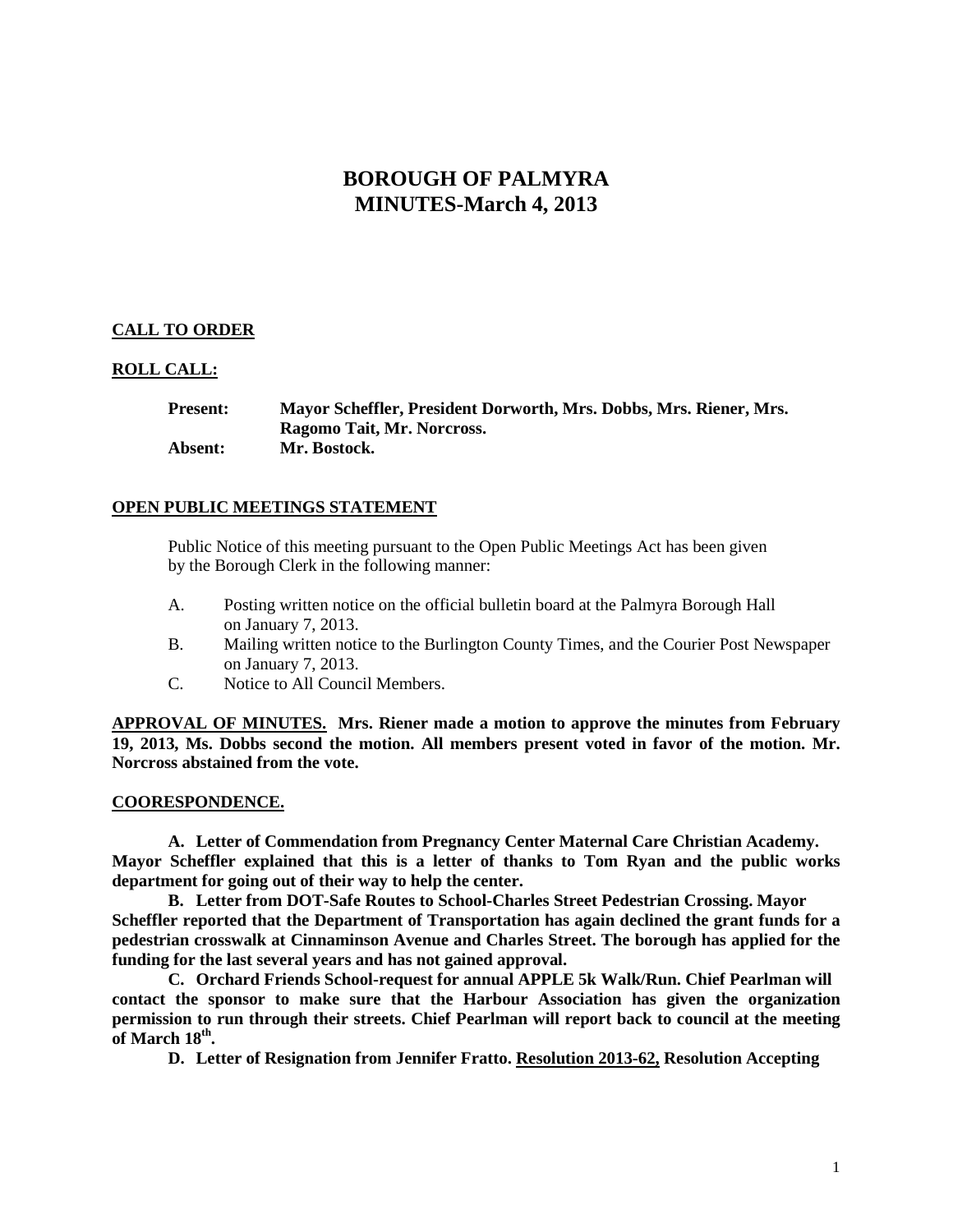**The Resignation from Jennifer Fratto from the Palmyra Borough Police Department. Mr. Norcross made a motion to approve the resolution, President Dorworth second the motion. At the call of the roll, the vote was:**

**AYES: President Dorworth, Ms. Dobbs, Mrs. Riener, Mrs. Ragomo Tait, Mr. Norcross.**

**NAYES: None.** 

**E. Mayor Scheffler reminded everyone that the budget hearing will be held on Saturday, March 9th at 8am. Mayor Scheffler discussed that she had read to the student at Charles Street School as part of Read Across America and that she will be talking to the fourth grade class about local government. Mrs. Ragomo Tait discussed that she has also been asked to talk to one of the fourth grade classes.** 

# **PROFESSIONAL UPDATES.**

**A. Environmental Resolutions-Mr. Kirchner reported that the lowest bidder for the gas firehouse generator was Ronald Janney E.C. Mr. Dreby informed council that the fire department will reimburse for the remaining funds of the award that are not available through the boroughs capital fund. Mr. Kirchner informed council that the HVAC system needs more work and that he will have a change order for the cosmetic work and the carpet in the court room. The closets in the hallway will also be flipped to the other side. Mr. Kirchner submitted proposals for capital projects-carport for the police vehicles and for a pedestrian crossing light at the intersection of Charles and Cinnaminson Avenue. Mr. Gural discussed that there would also need to be a capital line item for signs for the entire borough. Mr. Kirchner explained that by new regulations all of the signs must be a certain height and that there has to be an inventory completed of all of the signs in the borough. The majority of the signs need to be replace due to wear and tear and also the new emergency snow route signs need to be ordered. Mr. Kirchner is proposing a construction cost of \$20,000 and \$21,000 for engineering. Market Street-the water company has sent notices to all of the homeowners involved for the work that needs to be completed.** 

## **RESOLUTIONS.**

**A. Resolution 2013-37, Resolution Authorizing Award Of Contract To Central Jersey Waste And Recycling Inc. For Trash Removal. Mayor Scheffler requested that this resolution be held until after the budget meeting on March 9, 2013.** 

**B. Resolution 2013-61, Resolution Modifying The Authorized Representative From Engineer To Borough Administrator For All Resolutions Related To The NJEIT Loan Program For Borough Of Palmyra. Mr. Kirchner explained that this resolution changes the representative from Environmental Resolutions to John Gural, as the administrator due to new regulations requiring the appointment to be a full time employee of the Borough. Mr. Norcross made a motion to approve the resolution, Mrs. Ragomo Tait second the motion, at the call of the roll, the vote was:**

**AYES: President Dorworth, Ms. Dobbs, Mrs. Riener, Mrs. Ragomo Tait, Mr. Norcross. NAYES: None.** 

**C. Bingo License-Independence Fire Co. #1-April 14th. Mr. Norcross made a motion to approve the license, Mrs. Ragomo Tait second the motion. All members present voted in favor of the motion, President Dorworth abstained.**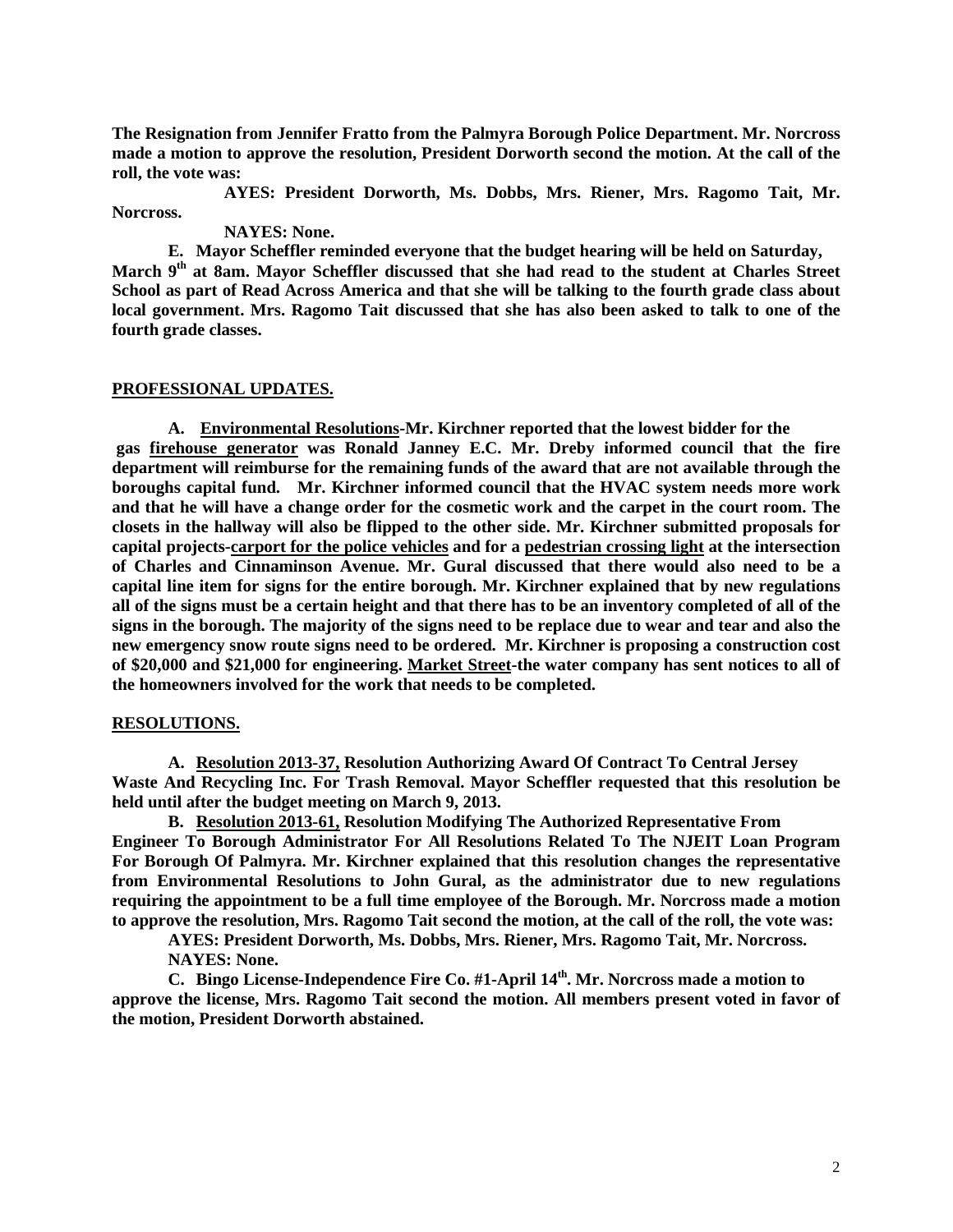#### **DISCUSSION ITEMS.**

**A. Safety and Injury Prevention Program-Public Works and Sewer Dept. Mr. Gural informed council that this will be an amendment to the Personnel Policies and Procedures Manuel. The information was prepared by Tracy Kilmer and will be introduced for first reading at the March 18th council meeting.**

**B. Wellness Policy. Mayor Scheffler explained that the Burlington County JIF has a wellness program and is looking for support of council. The resolution will be placed on the next meeting agenda.**

**C. YMCA/CGP & H Grant. Mr. Gural informed council that CGP & H would like to work on a grant with the YMCA for a tennis program at Legion Field. The program would be run by the US Tennis Association (USTA). The resolution for approval for CGP & H will be on the next agenda.** 

**D. Code Enforcement. Mrs. Riener discussed that Mount Laurel has completed a billboard case that was filed against them and it was decided in Mount Laurels favor. Mrs. Riener would like to see more restrictions on the billboards in the borough and has been working with Mrs. Kilmer on the matter. Mrs. Riener discussed that there needs to be a mechanism for the code enforcement officer to shorten the time period for the removal of trash. There is a 7 day abatement period and by that time the trash company has removed the trash. Mrs. Kilmer explained that some of the violations could be paid as a ticket instead of a court appearance. This would require approval by the Judge. Mayor Scheffler would like to have Mr. Rosenberg review the issue for the next council meeting. Mr. Norcross discussed shortening the time. Mr. Gural informed council that in several towns the police department has the ability to write a ticket on the spot for the violations. Mrs. Riener inquired about having a hang tag placed on the property as a warning system.** 

**E. Gold and Silver, Precious Gems Licensing. Chief Pearlman discussed that he has been working on an ordinance to have the sale and purchase of gems, gold and silver licenses as a way to help the department with stolen merchandise.**

**F. Vision and Mission Statement for Borough update. Hold for next work session.**

**G. BID ordinance. held over.**

**H. Harry Fox informed council that the DEP will approve the clean-up of the ditch and removal of the debris from the ditch that is adjacent to Willow Shore and Firth Lane. The funds will come from FEMA.**

**Administrator Report. Mr. Gural informed council that the steering committee for the BDA would be on the next agenda.** 

**PUBLIC COMMENTS. President Dorworth made a motion to open the meeting to the public, Mr. Norcross second the motion. All members present voted in favor of the motion.**

**Mr. Marren discussed with council that a property next to his is in foreclosure and that there is a tree overhanging his property that is going to fall. He has had the limbs removed from his side, but the actual tree is ready to fall. Mr. Marren discussed that he does not feel that he should have to pay for the maintenance of the tree since it is located on the neighbor's property. There are also code enforcement issues with the property. Mr. Rosenberg recommended that Mr. Marren send the owner or the responsible person a letter about the tree and that he is putting them on notice about possible property damages.** 

**No one else from the public wishing to be heard, Mr. Norcross made a motion to close the public portion, Mrs. Dobbs second the motion. All members present voted in favor of the motion.** 

**CLOSED SESSION. Resolution No. 2013-63, Resolution Excluding The Public From Certain** 

**Meetings Pursuant To Section 8 Of The Open Public Meeting Act C. 231 P.L. 1975. (Litigation and personnel). Ms. Dobbs made a motion to approve the resolution, Mrs. Riener second the motion. At the call of the roll, the vote was:**

**AYES: President Dorworth, Mrs. Dobbs, Mrs. Riener, Mrs. Ragomo Tait.**